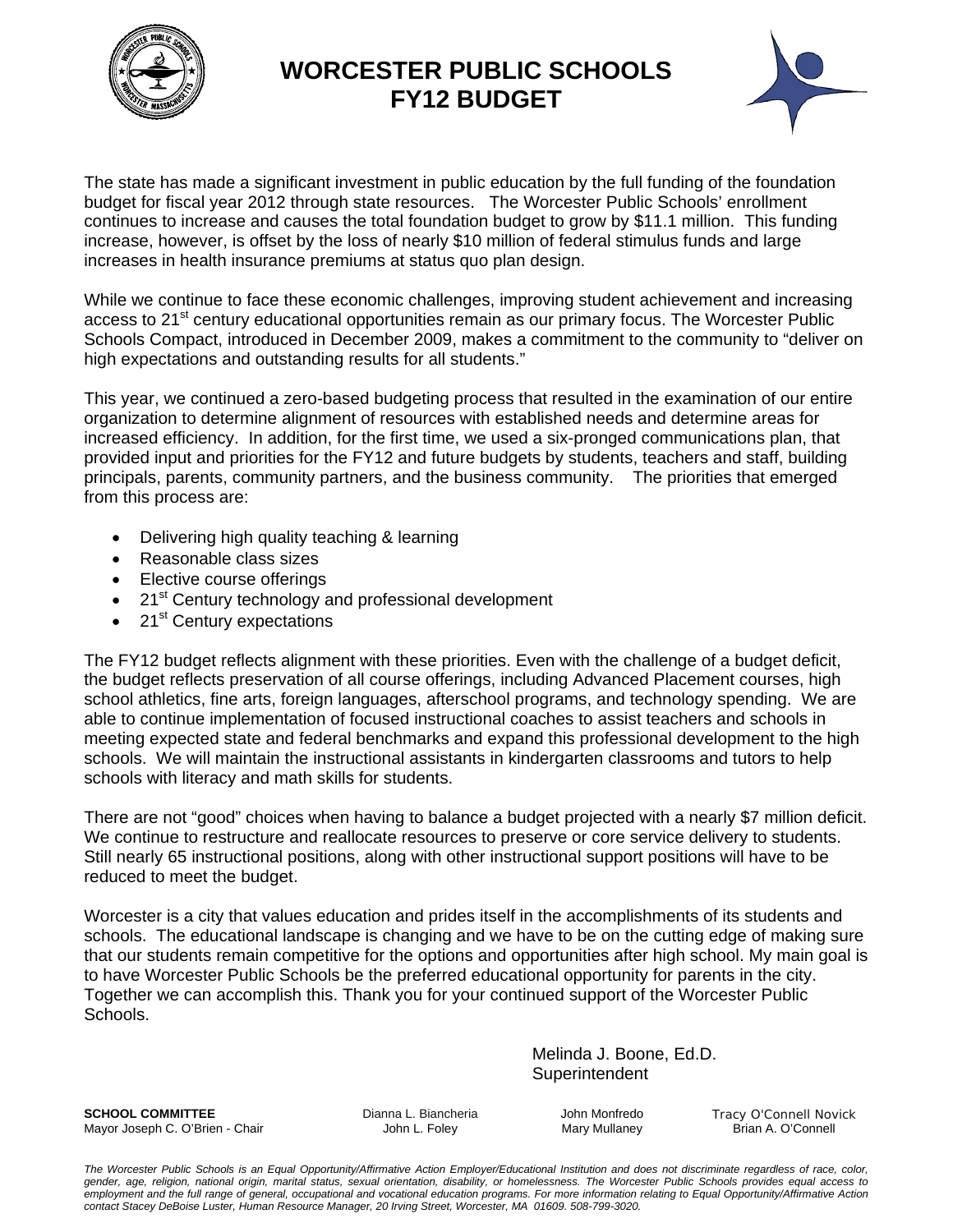#### **ACCOUNT SUMMARY**

#### **FISCAL 12 / FISCAL 11 BUDGET COMPARISON**

|                             |                      | <b>SALARY ACCOUNTS</b> |               |                   |          | <b>ORDINARY MAINTENANCE ACCOUNTS</b> |               |               |                   |  |  |
|-----------------------------|----------------------|------------------------|---------------|-------------------|----------|--------------------------------------|---------------|---------------|-------------------|--|--|
|                             |                      | <b>FY12</b>            | <b>FY11</b>   |                   |          |                                      | <b>FY12</b>   | <b>FY11</b>   |                   |  |  |
| Acct no.                    | Name                 | <b>Budget</b>          | <b>Budget</b> | <b>Difference</b> | Acct no. | Name                                 | <b>Budget</b> | <b>Budget</b> | <b>Difference</b> |  |  |
| 91110                       | <b>ADMIN</b>         | 10,776,227             | 10,735,681    | 40,546            | 500101   | <b>RETIREMENT</b>                    | 12,343,474    | 11,729,674    | 613,800           |  |  |
| 91111                       | <b>TEACHERS</b>      | 127,880,584            | 128,918,084   | $-1,037,500$      | 500103   | <b>TRANSPORTATION</b>                | 10,939,762    | 10,183,333    | 756,430           |  |  |
| 91112                       | <b>SCH COM</b>       | 87,000                 | 87,000        | 0                 | 500105   | <b>O/STATE TRAVEL</b>                | 0             | 0             | $\Omega$          |  |  |
| 91114                       | DxD SUBS             | 781,200                | 781,200       | 0                 | 500122   | <b>ATHLETICS</b>                     | 371,839       | 367,189       | 4,650             |  |  |
| 91115                       | <b>INST ASSIST</b>   | 2,405,945              | 3,634,745     | $-1,228,800$      | 500123   | <b>HLTH INSURANCE</b>                | 47,517,748    | 41,899,162    | 5,618,586         |  |  |
| 91116                       | <b>COACHES</b>       | 452,203                | 445,771       | 6,432             | 500125   | <b>OTHER INSURANCE</b>               | 42,361        | 3,765         | 38,596            |  |  |
| 91117                       | <b>BUS MONITORS</b>  | 760,018                | 643,428       | 116,590           | 500129   | <b>WORKERS COMP</b>                  | 952,300       | 952,300       | $\Omega$          |  |  |
| 91118                       | <b>MISC SALARY</b>   | 970,912                | 668,925       | 301,987           | 500130   | <b>PERS SERVICES</b>                 | 1,607,110     | 1,356,374     | 250,736           |  |  |
| 91134                       | <b>INST SUPPORT</b>  | 1,118,160              | 1,828,844     | $-710,684$        | 500132   | <b>TUITION</b>                       | 18,978,723    | 11,340,972    | 7,637,751         |  |  |
| 91124                       | <b>CROSS GDS</b>     | 486,636                | 515,306       | $-28,670$         | 500133   | PRINT & POST                         | 282,531       | 282,531       | 0                 |  |  |
| 91119                       | <b>CUSTODIANS</b>    | 6,158,462              | 5,918,049     | 240,413           | 500135   | <b>INST MATERIALS</b>                | 2,496,122     | 1,584,823     | 911,299           |  |  |
| 91203                       | CUST O/T             | 977,096                | 967,422       | 9,674             | 500136   | <b>MISCELLANEOUS</b>                 | 1,788,962     | 2,352,236     | $-563,274$        |  |  |
| 91120                       | <b>SCH PLANT</b>     | 1,712,199              | 2,110,750     | $-398,552$        | 500137   | <b>UNEMPLOYMENT</b>                  | 637,300       | 637,300       | $\Omega$          |  |  |
| 91204                       | <b>SCH PLANT O/T</b> | 140,720                | 160,800       | $-20,080$         | 500138   | <b>IN-STATE TRAVEL</b>               | 62,500        | 81,619        | $-19,119$         |  |  |
| 91121                       | <b>ADM CLERICAL</b>  | 2,678,901              | 2,545,826     | 133,075           | 500141   | <b>VEHICLE MAINT</b>                 | 471,659       | 445,427       | 26,232            |  |  |
| 91205                       | CLERICAL O/T         | 347,787                | 336,787       | 11,000            | 500146   | <b>BLDG UTILITIES</b>                | 7,181,652     | 7,020,890     | 160,762           |  |  |
| 91122                       | <b>SCH CLERKS</b>    | 1,951,493              | 1,845,946     | 105,546           | 500152   | <b>SCHOOL PLANT OM</b>               | 2,976,495     | 2,374,641     | 601,853           |  |  |
| 91133                       | <b>SCH NURSES</b>    | 2,678,104              | 2,653,086     | 25,019            |          | <b>TOTAL ORD. MAINTENANCE</b>        | 108,650,537   | 92,612,236    | 16,038,302        |  |  |
| 91123                       | <b>NON INST</b>      | 2,842,229              | 2,637,126     | 205,103           |          |                                      |               |               |                   |  |  |
| <b>TOTAL SALARIES</b>       |                      | 165,205,875            | 167,434,776   | $-2,228,901$      |          |                                      |               |               |                   |  |  |
|                             |                      |                        |               |                   |          |                                      |               |               |                   |  |  |
|                             |                      |                        |               |                   |          |                                      |               |               |                   |  |  |
| <b>SALARIES</b>             |                      | 165,205,875            | 167,434,776   | $-2,228,901$      |          |                                      |               |               |                   |  |  |
| <b>ORDINARY MAINTENANCE</b> |                      | 108,650,537            | 92,612,236    | 16,038,302        |          |                                      |               |               |                   |  |  |
|                             |                      |                        |               |                   |          |                                      |               |               |                   |  |  |
|                             | <b>GRAND TOTAL</b>   | 273,856,413            | 260,047,012   | 13,809,401        |          |                                      |               |               |                   |  |  |
|                             |                      |                        |               |                   |          |                                      |               |               |                   |  |  |

### **FY12 FUNDING SUMMARY**



| <b>Head Start</b>               | 5,828,032    | <b>Quality Kindergarten</b> | 922200      | <b>Nutrition Programs</b> | 11,128,929   |
|---------------------------------|--------------|-----------------------------|-------------|---------------------------|--------------|
| Perkins - Tech and Voc          | 424,856      | <b>Academic Support</b>     | 261500      | Night Life                | 400,000      |
| Pre-School Special Ed           | 981,415      | Family & Community Eng.     | \$701,784   | <b>Athletic Programs</b>  | 102,958      |
| <b>IDEA - Special Ed</b>        | 7,146,783    | <b>Adult Education</b>      | \$400,261   | <b>TOTAL</b>              | \$11,631,887 |
| Safe & Drug Free Schools        | 24.923       | TOTAL                       | \$2,285,745 |                           |              |
| Title I                         | 9.700.901    |                             |             |                           |              |
| <b>Title II Teacher Quality</b> | 2.133.767    |                             |             |                           |              |
| Title III                       | 1.399.572    |                             |             |                           |              |
| <b>Other Federal Grants</b>     | 1,455,000    |                             |             |                           |              |
| <b>TOTAL</b>                    | \$29,095,249 |                             |             |                           |              |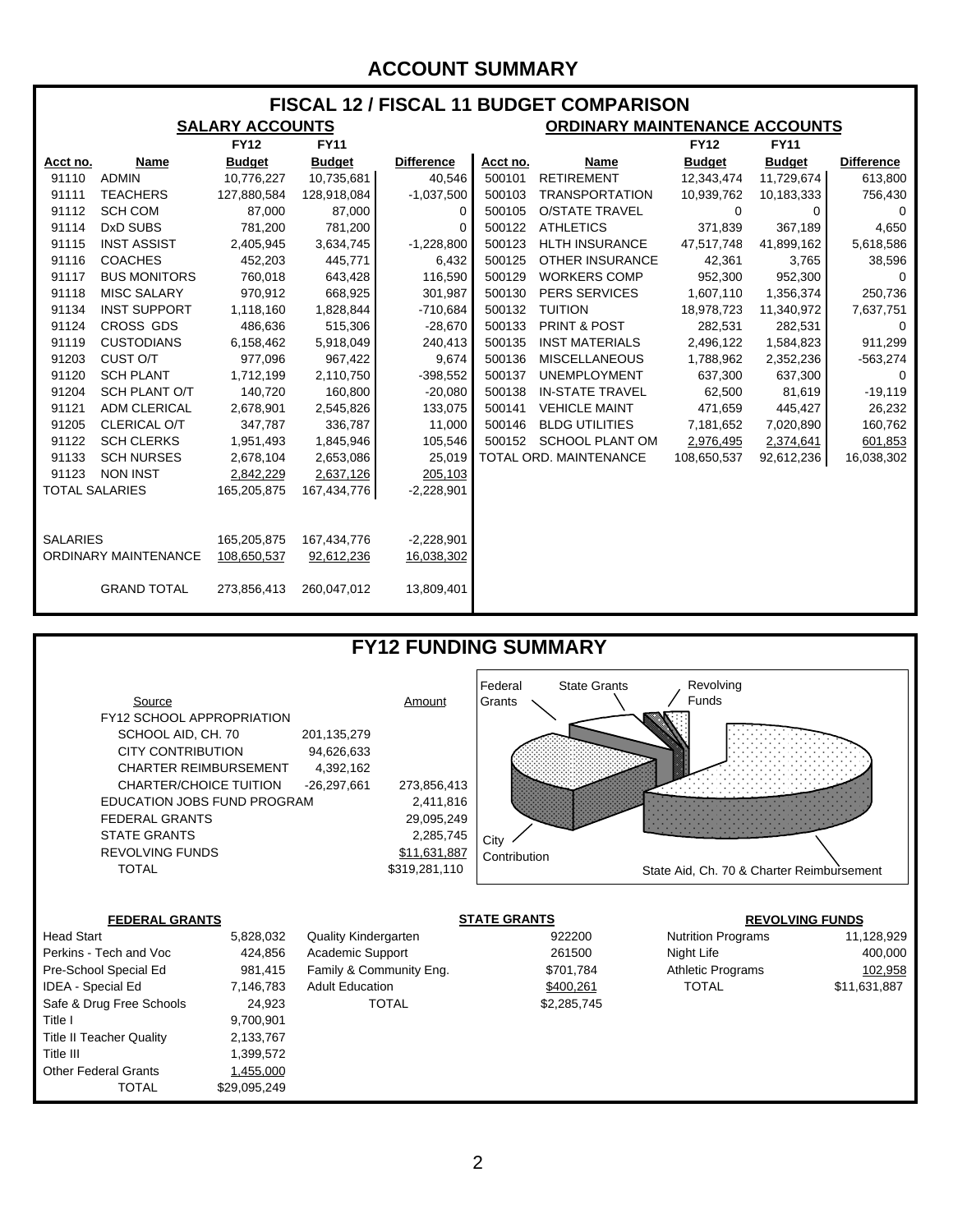## **FISCAL 12 BUDGET DISTRIBUTION**



Tuition (7%) Utilities (3%)

## **EDUCATION REFORM SPENDING**

|                                  | 06/07       | 07/08         | 08/09         | 09/10         | 10/11         | 11/12         |
|----------------------------------|-------------|---------------|---------------|---------------|---------------|---------------|
| Chapter 70 (State Aid)           | 167,480,913 | 174,025,314   | 180,493,947   | 176,884,068   | 187,838,166   | 201,135,279   |
| <b>Charter Reimbursement</b>     | 3,649,540   | 4,910,875     | 4,708,761     | 4,566,823     | 4,132,681     | 4,392,162     |
| City Contribution                | 87,404,142  | 89,097,892    | 93,324,416    | 92,738,479    | 93,159,710    | 94,626,633    |
| PL 874 Impact Aid                | 625,000     |               |               |               |               | $\Omega$      |
| <b>Charter/Choice Tuition</b>    | -17,385,621 | $-20.025.049$ | $-21,900,572$ | $-23,660,337$ | $-25,083,545$ | $-26,297,661$ |
| <b>Total General Fund Budget</b> | 241,773,974 | 248,009,032   | 256,626,552   | 250,529,033   | 260,047,012   | 273,856,413   |
| Federal Stimulus Funds*          |             |               |               | 15,900,327    | 3,174,638     | 2,411,816     |
| TOTAL                            | 241,773,974 | 248,009,032   | 256,626,552   | \$266,429,360 | \$263,221,650 | \$264,083,901 |
|                                  |             |               |               |               |               |               |

*\* In FY09-11, the WPS received receives State Fiscal Stabilization Funds from the American Recovery and Reinvestment Act of 2009 and Education Jobs Funds to support the preservation of education positions.* 

### **STAFFING HISTORY**

|                        | 03-04 | 04-05 | 05-06 | 06-07 | 07-08 | 08-09 | 09-10 | 10-11 | 11-12 |
|------------------------|-------|-------|-------|-------|-------|-------|-------|-------|-------|
| Central Office Admin   | 17.25 | 17.25 | 17.25 | 18.25 | 20    | 19    | 20    | 20    | 19    |
| Bldg. Administrators   | 77    | 78    | 79    | 76    | 77    | 77    | 77    | 77    | 77    |
| <b>Teachers</b>        | 1.942 | 1.913 | 1.876 | 1,864 | 1,822 | 1,844 | 1,874 | 1,873 | 1,896 |
| Inst. Assistants       | 160   | 169   | 158   | 125   | 126   | 183   | 210   | 170   | 101   |
| <b>Bus Monitors</b>    | 54    | 58    | 25    | 25    | 26    | 26    | 30    | 25    | 30    |
| <b>Crossing Guards</b> | 118   | 118   | 113   | 113   | 110   | 104   | 104   | 104   | 104   |
| Custodians             | 153   | 153   | 153   | 155   | 152   | 149   | 148   | 147   | 148   |
| <b>School Plant</b>    | 39    | 44    | 45    | 44    | 42    | 42    | 42    | 40    | 31    |
| Admin. Clerical        | 75    | 75    | 75    | 70    | 70    | 70    | 70    | 59    | 55    |
| <b>School Clerical</b> | 84    | 84    | 84    | 80    | 80    | 80    | 80    | 71    | 70    |
| <b>School Nurses</b>   | 43    | 42    | 42    | 42    | 42    | 42    | 42    | 45    | 45    |
| Non-Inst Support       | 54    | 56    | 58    | 60    | 60    | 60    | 67    | 53    | 61    |
| Totals                 | 2.816 | 2.808 | 2.725 | 2.672 | 2.627 | 2.696 | 2.764 | 2.684 | 2.637 |

City Budget Only (Does not include grant funded positions)